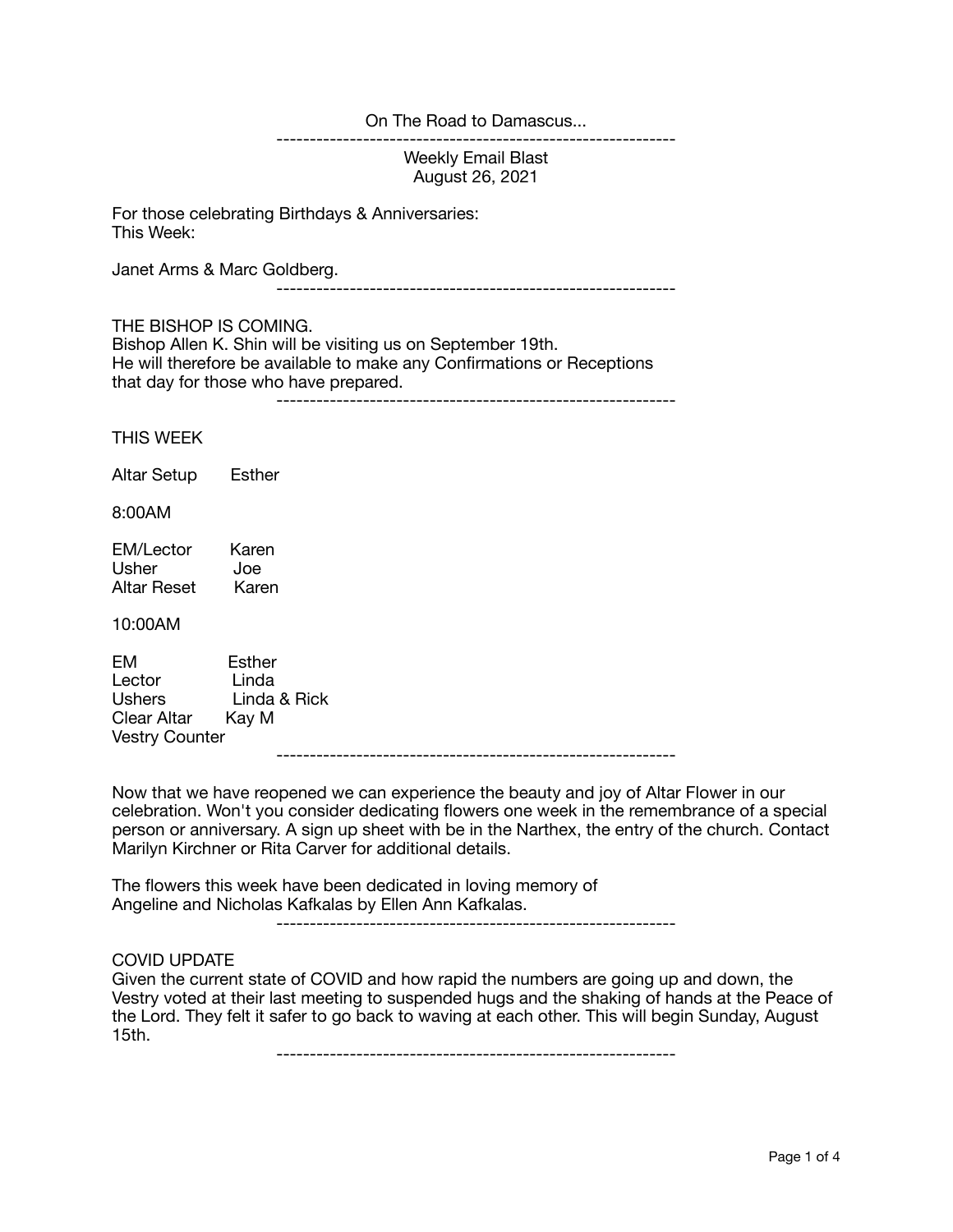## PI FASANT VALLEY DAYS

The Pleasant Valley Weekend Food Trailer Committee is asking for your help! Pleasant Valley Weekend is September 17, 18 and 19th. It is the town's bicentennial celebration! If you wish to volunteer for the weekend, we have a variety of over 100 man hours available. Contact Nancy Adams – 464-2659/635-1448 or email Nancy at nancyslittleangelspvny@gmail.com (mailto:nancyslittleangelspvny@gmail.com?subject=PV%20Weekend) .

This year we are asking for donations of cases of bottled water, Arizona Green Tea or Lipton Lemon Iced Tea (PLASTIC BOTTLES ONLY) and CASH to purchase soda. (You can write a check to St. Paul's and in the memo line write "PV Days" or cash in an envelope with your name and "PV Days" written on it).

WE ARE IN NEED OF:

10 cases (24 pack or larger) of water

1 case of Arizona Green Tea or Lipton Lemon Ice Tea

IF YOU WISH TO PURCHASE 16 OZ. PLASTIC BOTTLED SODA, WE ARE IN NEED OF

| 9 cases of Coke                              | 4 cases of Diet Coke | 4 cases of Root Beer |
|----------------------------------------------|----------------------|----------------------|
| 4 cases of Orange Soda 1 cases of Dr. Pepper |                      | 2 cases of Sprite    |

We will collect donations on Sunday's starting August 1^st. through Sept. 12^th or until we have met our goal. (Monetary donations can be put in the plate or given to Marilyn K. at any time) You can also drop soda/water off at Nancy's house located at 251 Creek Road Pleasant Valley.

Thank you in advance!

Nancy and Rick

------------------------------------------------------------

SAVE THE DATE!

September 25 is the day for St Paul's 61st Annual Chicken BBQ. Dinners will all be for take out only. Last year we sold over 250 dinners. Help of all kinds will be needed to have a successful fundraiser. Let me know how you will be able to contribute to our event.

What is needed? Set up crew on Friday evening Donations of cooked potatoes Home baked desserts-Workers to wait on customers Workers to fill orders Corn shuckers Corn cookers Donations of charcoal People to clean up

Thank you, Pam M (845)635-9402

------------------------------------------------------------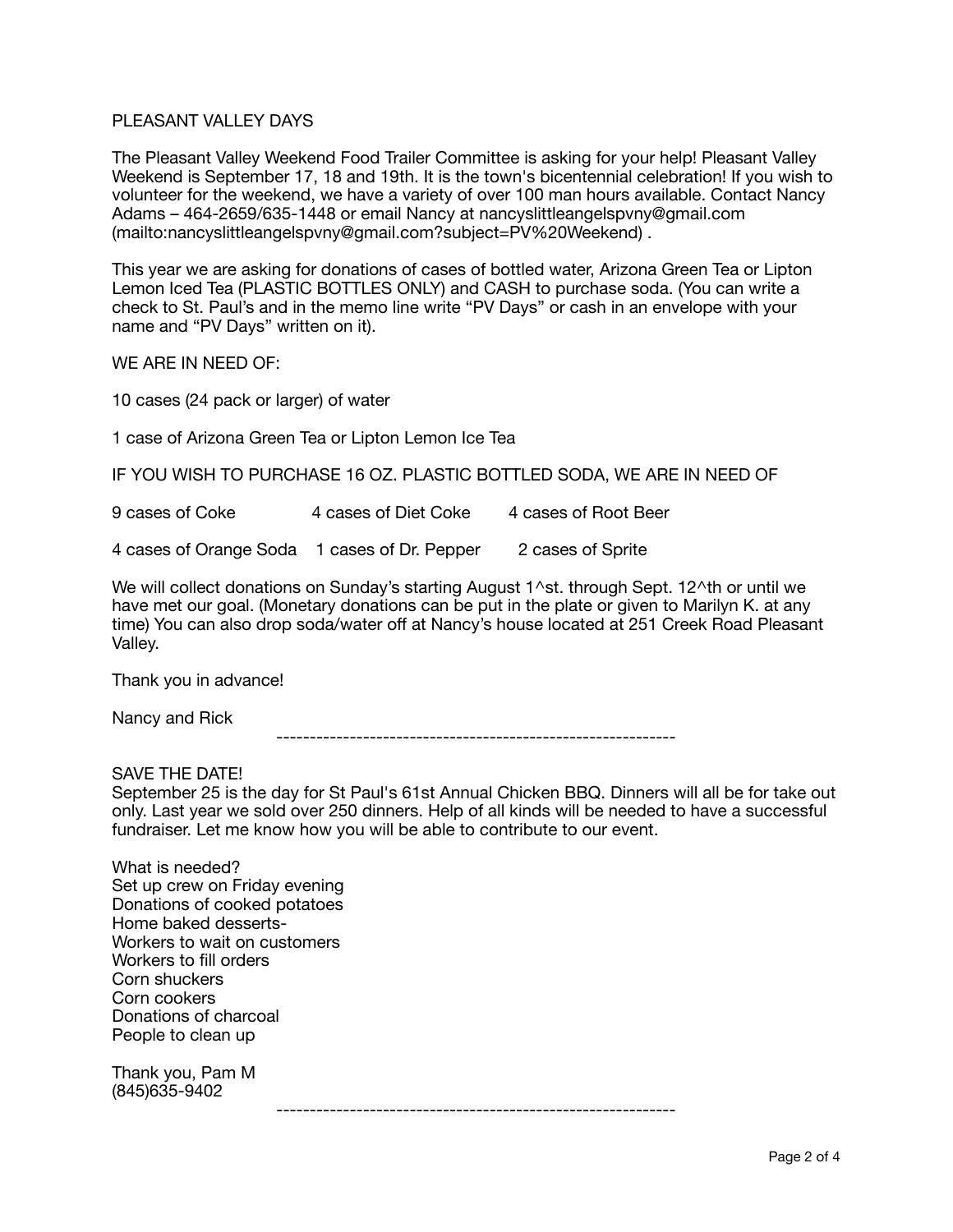Thank you to everyone, that with a short and low key ask for donations to help the children with school supplies we were able to send RMM a check for over \$600. Everyone was incredibly generous. St. Paul's is an amazing place!!

| $\overline{a}$ increasing generous. Or, I dure is differently place:                                                                                                                                                                                                                                                                                                                                                     |
|--------------------------------------------------------------------------------------------------------------------------------------------------------------------------------------------------------------------------------------------------------------------------------------------------------------------------------------------------------------------------------------------------------------------------|
| The Thrift Shop is OPEN FOR BUSINESS!<br>Saturdays from 10 AM to 1 PM.<br>Come one, come all.<br>Please spread the word.                                                                                                                                                                                                                                                                                                 |
| September 17-19 PV Days<br>September 19th Bishop Shin visits<br>September 25th 4:30-7:00 Chicken BBQ                                                                                                                                                                                                                                                                                                                     |
| <b>Special Prayer List</b>                                                                                                                                                                                                                                                                                                                                                                                               |
| <b>Judy Buechele</b><br>Marty DeWitt<br><b>Rhonda Gessner</b><br><b>Rick Harris</b><br>Kathryn Kistinger<br>Rosemary Wright                                                                                                                                                                                                                                                                                              |
| Bishop's Corner:<br>If you missed any of this week's inspiring video messages from our Bishops, click on this blue<br>link: Diocese of NY (https://vimeo.com/showcase/ednyhweaster2020) and it will take you to<br>the page with all their wonderful videos.                                                                                                                                                             |
| Reminders<br>Adams Gift Cards: Year-Round Fundraising - PLEASE CALL GINNY OR DEBBY TO ARRANGE<br>FOR PICKUP.<br>If you shop at Adams or give gift cards as gifts, our ministries benefit from this fundraiser.<br>Thank You!                                                                                                                                                                                             |
| Communications<br>If you use Facebook, please like & follow the St. Paul's page (https://www.facebook.com/<br>stpaulspleasantvalley/?ref=bookmarks). Also, please invite people you know who may be<br>interested in the mission and outreach ministries at St. Paul's. ALSO, please "Subscribe" to our<br>YouTube channel and let others know about it. Let's get the WORD out!<br>------------------------------------ |
| <b>UPDATED Weekly Ministry Schedule</b>                                                                                                                                                                                                                                                                                                                                                                                  |

First Wednesdays - 5:00 PM Ecumenical Food Pantry: PV United Methodist Church, Volunteers Welcome! OPEN WITH CURBSIDE SIGN-IN AND DELIVERY

All Wednesdays: 1:00-2:30 PM Bible Study: Sepe Room, Parish Hall SUSPENDED